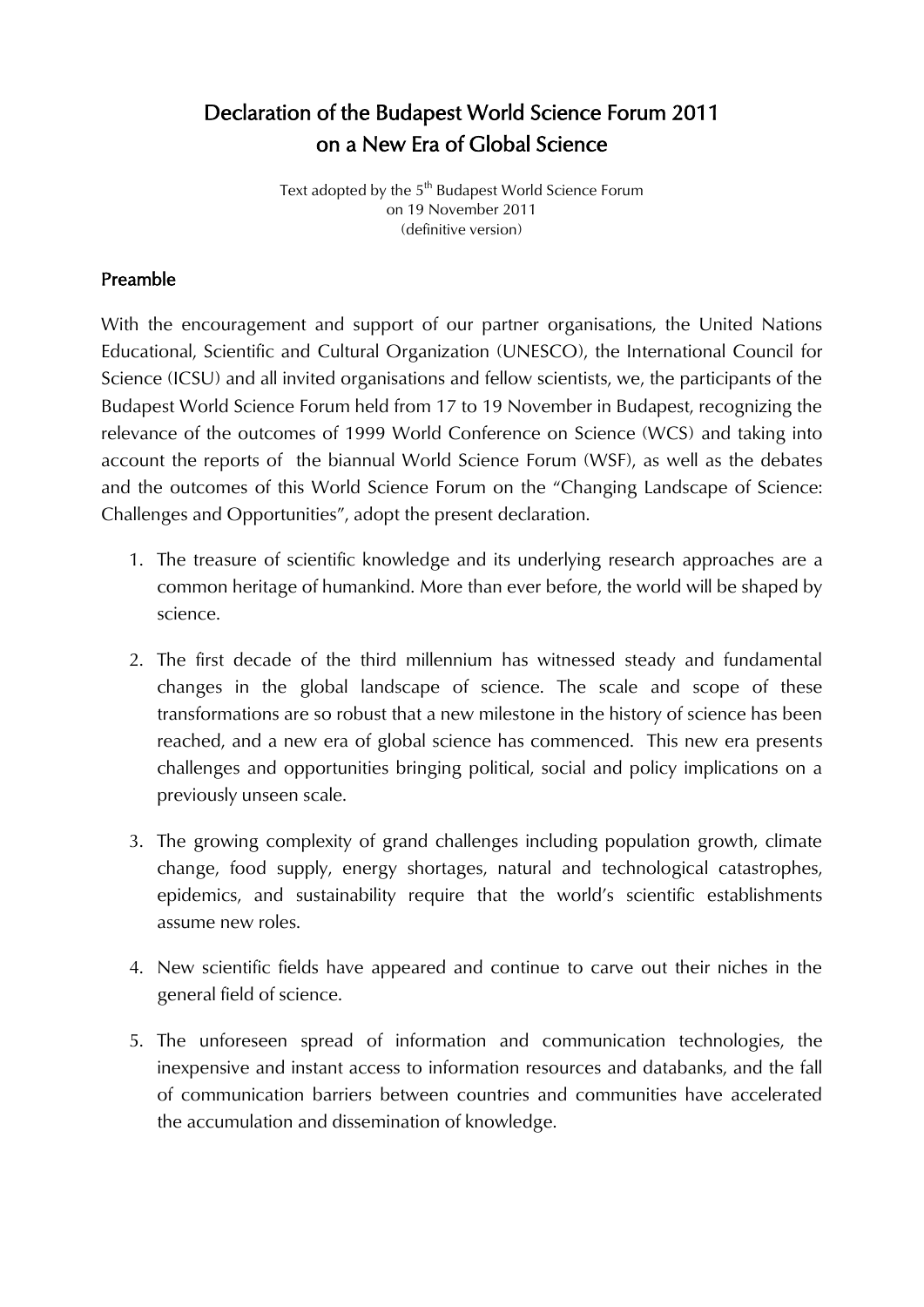- 6. The former triadic dominance of North America, Europe and Japan in global knowledge production has been seriously challenged, and a new multipolar world of science has emerged accompanied by the rise of new scientific powerhouses, which are now not only prominent actors in world economy but have become key players in cutting edge research and development activities.
- 7. In this new context of global science, science diplomacy is now an acknowledged tool to promote partnership among nations by fostering scientific co- operation.
- 8. Educational systems have received strong support from their respective governments to the extent that emerging countries currently produce more university graduates and PhDs than the developed world thus rearranging the entire global "knowledge map". In spite of these new developments the US, EU and Japan are still leaders in scientific performance and continue to invest heavily in research and innovation. The competition is more intense and more open than ever before in the world arena of science.
- 9. The expansion of scientific networks has also changed the circle of actors participating in research activities. A field once dominated by states and their research networks of national academies, learned societies, and universities is now complemented by a complex network of global companies, international organisations, and individual researchers who are attracted to the best available research infrastructure.
- 10. The accelerating "knowledge economies" have generated new migration patterns for scientists and increasing mobility. Both the winners and losers of brain drain are facing the need for more intensive co- operation between universities, public research organisations, and industry in both graduate and post- graduate education and the elite training of scientists.
- 11. The advancements in science have also shed light on new and previously unforeseen concerns. Climate change, the large-scale and irreversible impact of human civilization on the world's fauna and flora, an overconsumption of natural resources, and their respective consequences require stronger involvement from both scientists and society. Developments in many research fields (e.g. genetics, biotechnology, neuroscience, nuclear physics, etc.) have considerable moral and ethical implications that require an urgent and global dialogue between scientists and the broader public.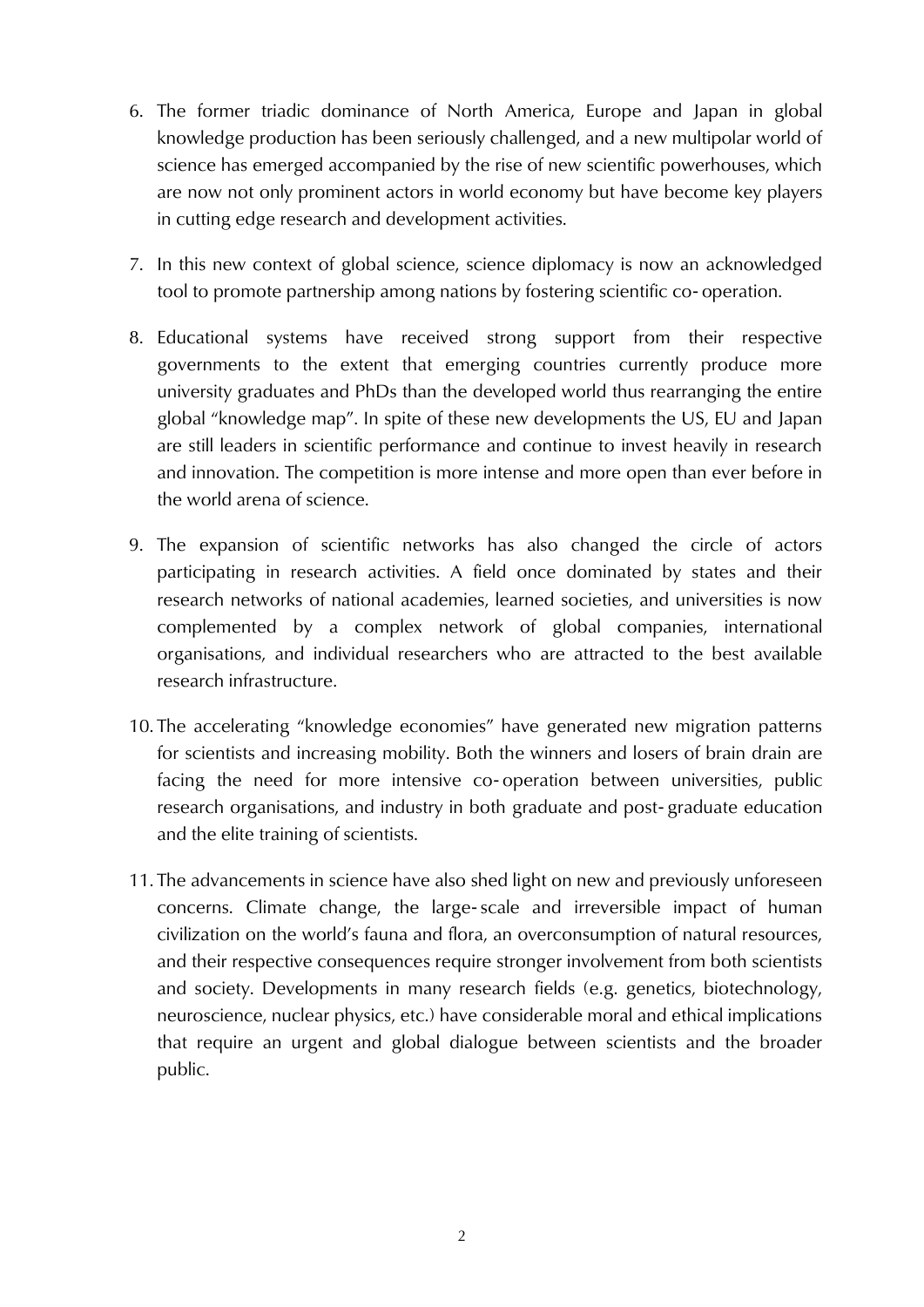### Recommendations

# In light of this declaration, we make the following recommendations:

1. Responsible and ethical conduct of research and innovation

In this era of global science, the scientific establishment needs to implement continuous self- reflection to appropriately evaluate its responsibilities, duties and rules of conduct in research and innovation. A universal code of conduct addressing the rights, freedoms and responsibilities of scientific researchers, and the universal rules of scientific research should be shared by the world's scientific community. Furthermore, these rules and policies should be respected by the states and adopted by their national legislations.

Scientists should strengthen their individual and institutional responsibilities to avoid possible harm to society due to ignorance or misjudgement of the consequences of new discoveries and applications of scientific knowledge.

It is the responsibility of those who promote science and scientists to maintain the primacy of moral and social concerns over short- term economic interest in the selection and implementation of industrialised research projects.

2. Improved dialogue with society on scientific issues

In times of rapid and fundamental changes in the social environment, the sciences should be supported in their co- operative efforts to describe and evaluate with the best available methods the consequences of policy actions and explorations of both natural and social sciences.

Participation of societies should be promoted in order to make science more democratic and to build further trust in science. To this end societies must be prepared to knowledgably discuss the moral and ethical consequences of science and technology by strengthening policies to enhance awareness and public understanding of science and improving and broadening the scope of education.

3. International collaboration in science should be promoted

Better international co- ordination is needed for science research projects focusing on global challenges. International co- operation is essential for decreasing the knowledge divide and regional disparities.

The free co- operation and movement of scientists should be promoted by the elimination of harmful bureaucracy and false regulation and by providing the funds to further international co- operation.